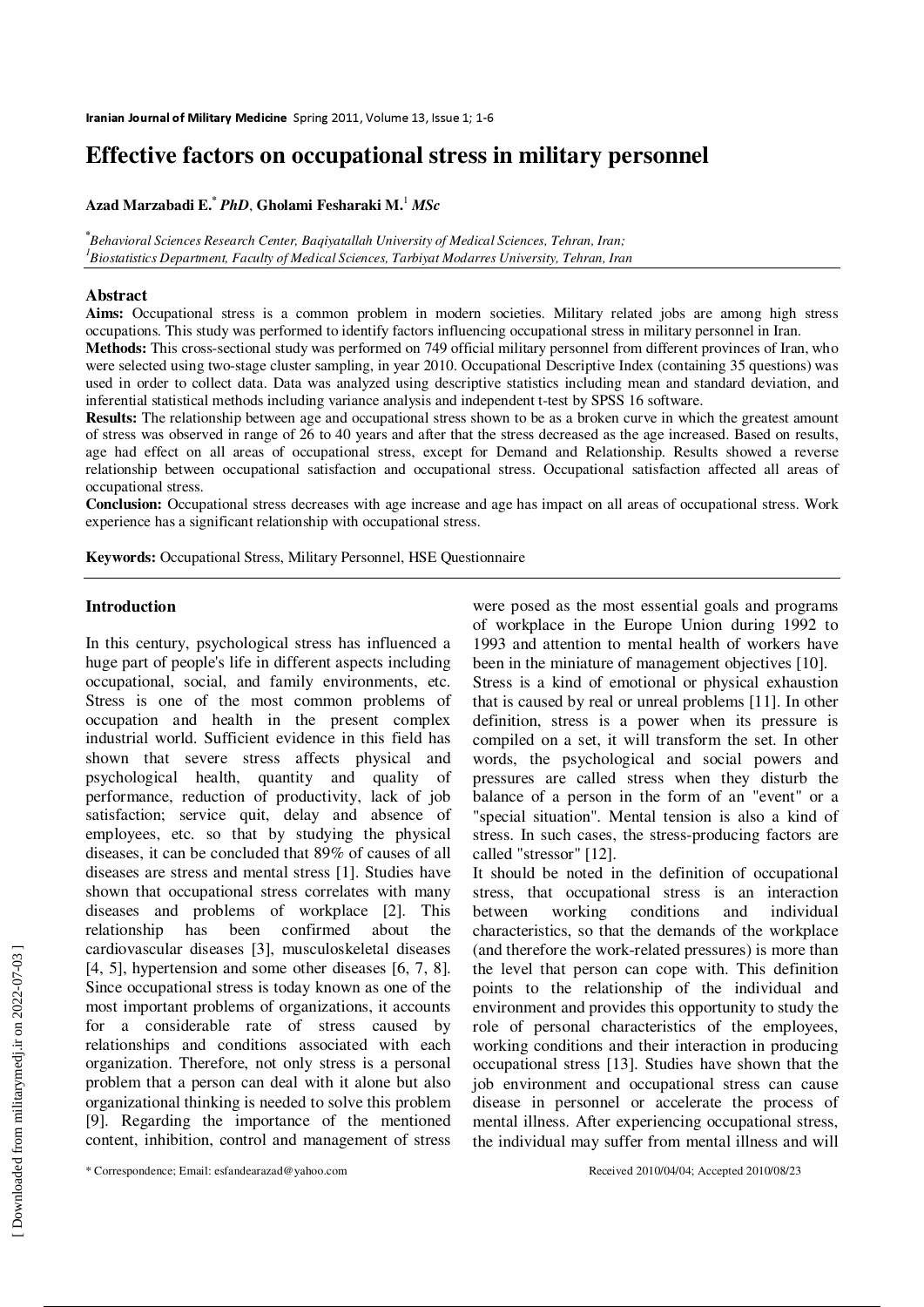be disabled [14]. Studies have also shown that many employees will start substance abuse in order to face the occupational stress [15, 16, 17]. Severe mental stress causes heavy costs on the organization and individuals with reducing productivity and motivation, goofing, strikes, absence, displacement of the employees and training the replaced forces instead of workers who leave their jobs due to the mental disorders. Occupational stress has the most relationship with the absence from work and it leads to absence from work in divorced or separated individuals [13].

Tasks which are related to control and protection affect the neurophysiologic rhythm of the individual such as temperature, blood sugar, metabolism and the mental efficiency and motivation towards the task. The study done on the guard employees of the transportation section indicated that these individuals are affected by diseases such as peptic ulcer, mild diabetes and hypertension four times more than the control group, i.e. the other employees of air transportation. Although researchers concluded that normal working conditions usually lead to the decrease of physical stress, but the employees who are responsible for control and protection are suffering from the loss of exceeding related tension [16].

Occupations which are associated with high stress are those related to military affairs. Since the unexpected risks which are the cause of occupational stress exist more in military jobs than other activities, the military personnel experience more occupational stress than the normal people. According to the previous content, although various studies are done on the occupational stress in general population, these studies are less performed on military occupations. On the other hand, different organizations have stressors proportionate with their activities due to their different structures, so that their identification, modification, elimination or reduction should be investigated.

Therefore, this study was performed to identify factors influencing occupational stress in military personnel, and ultimately to reduce or control these conditions in working environment and to increase the physical, psychological health, productivity, job satisfaction, and reduce service quit, delay and absence of employees.

## **Methods**

This cross-sectional study was performed on 749 official military personnel in 2010. For sampling, first the provinces were divided into five regions of northwest, northeast, southeast, southwest and central and then provinces and centers were sampled using two-stage cluster sampling and subjects were selected. Sample size was measured by Kejcie and Morgan sample size tables and according to the population size [18]. All subjects who had at least one official year of experience and were not pensioned at the time of study entered the study in terms of lacking obvious physical or mental illness.

Occupational Descriptive Index containing 35 questions was used to measure occupational stress (Health and Safety Executive) with 7 domains of application, control, official support, partner support, contact, role and changes. This questionnaire included 5 options (never, rarely, sometimes, often, and always). High scores indicated greater health and safety in terms of stress and lower scores indicated more stress of subjects. This questionnaire had been designed e in 1990 with the supervision and guidance of the UK Department for Work Safety and to identify the work related stress factors [19]. The mentioned questionnaire was first implemented by the Standardization researcher (Standardization article of this questionnaire is being published by the researcher) and then by appending the questionnaire containing a descriptive profile such as gender, age, marital status, number of children, education, and ultimately job experience on the total samples. Score of lower than 1.5 as "high stress", 1.5 to 2.5 as "average stress", 2.5 to 3.5 as "low stress" and scores above 3.5 as "no stress" were classified. Body Mass Index (BMI) was used to measure obesity. Weighing lower than 18.5 was considered as low weight, 18.5 to 24.9 as normal weight, 25 to 29.9 as high weight, and 30 to 39.9 as obesity and above 40 as morbid obesity. The subjects' job satisfaction was questioned with five-option Likert scale.

Data was analyzed using SPSS 16 and descriptive statistics (mean, standard deviation and correlation coefficient) and inferential statistical methods (ANOVA and T-test).

## **Results**

The studied subjects included 54 women (7.3%) and 685 men (92.7%). 175 subjects(23.6%) were single and 566 subjects (76.4%) were married. 60 subjects (9.3%) had education below diploma, 202 subjects (31.3%) had diploma, 178 patients (27.6%) had associate degree and 205 subjects(31.8%) had B.A and higher. 187 subjects (27.8%) had under 5 years of experience, 150 subjects (22.3%) had 5 to 10 years of experience, 112 subjects (16%) had between 11 to 15 years of experience and 224 subjects (33.3%) had experience of more than 15 years. 133 subjects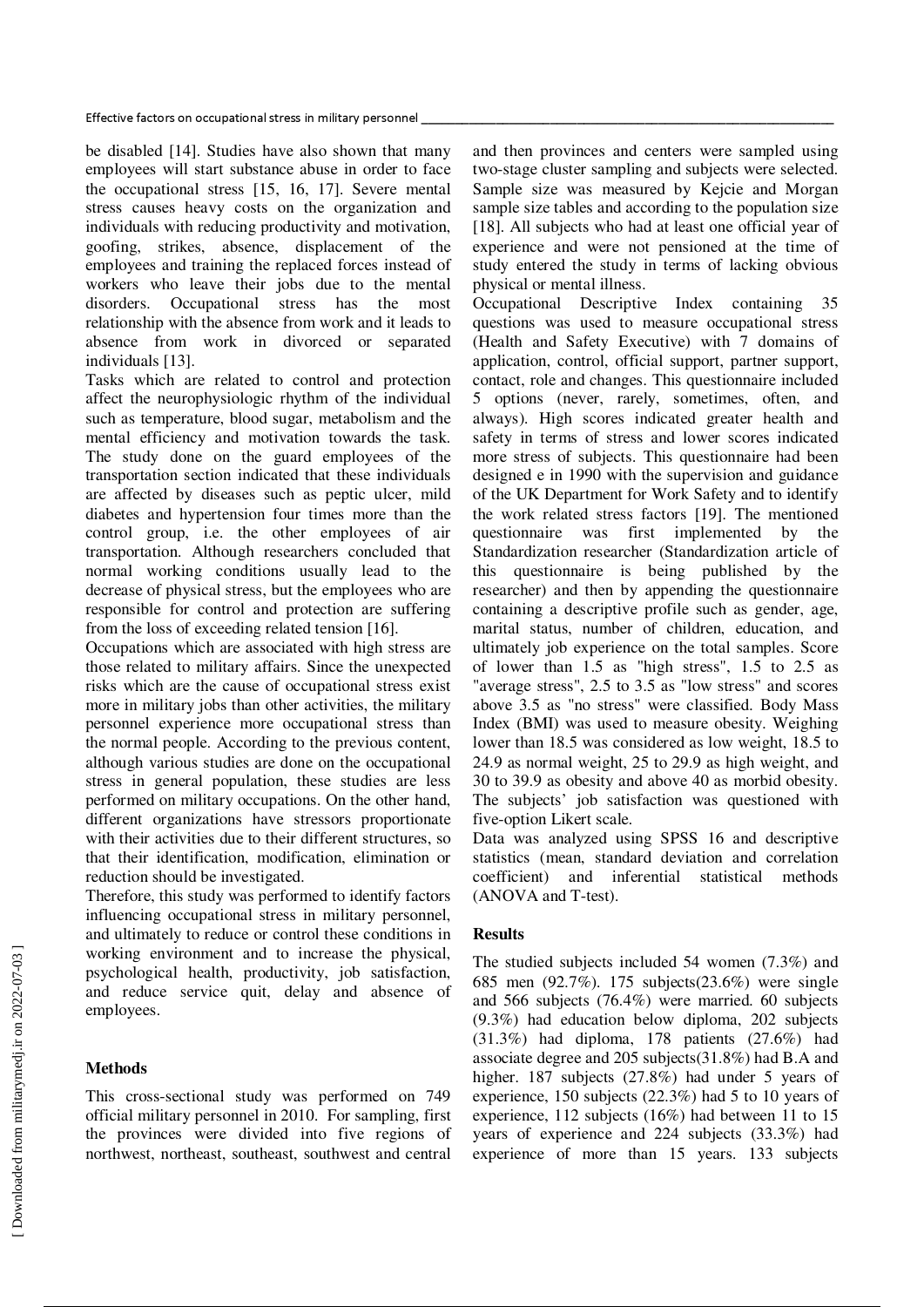(33.4%) had one child, 130 subjects (32.7%) had two children and 135 subjects (33.9%) had more than two children. 163 subjects (22.1%) were under 25 years old, 402 subjects (54.4%) were between 26 to 40 years old and 174 subjects (23.5%) were over 40 years old. 47 subjects (6.4%) were smokers and 687 subjects (6.93%) were non-smokers. 138 subjects (18.8%) were very satisfied with their jobs, 412 subjects (56%) were satisfied, 64 subjects (8.7%) were 0indifferent to their jobs, 82 subjects (11.1%) were dissatisfied with their jobs and 40 subjects (5.4%) were very dissatisfied.

| <b>Table 1</b> Frequency of subjects in stress levels in the studied domain |                  |           |          |                   |                  |                           |         |                    |                     |                                                                            |  |  |  |
|-----------------------------------------------------------------------------|------------------|-----------|----------|-------------------|------------------|---------------------------|---------|--------------------|---------------------|----------------------------------------------------------------------------|--|--|--|
| Stress rate $\rightarrow$<br>Domain                                         |                  | No stress |          | <b>Low-stress</b> |                  | Moderate<br><b>stress</b> |         | <b>High stress</b> | <b>Stress ratio</b> |                                                                            |  |  |  |
|                                                                             |                  |           |          |                   |                  |                           |         |                    |                     | Percent Number Percent Number Percent Number Percent Number Percent Number |  |  |  |
| <b>Demand</b>                                                               | $\%33.9$         | 253       | $\%53.2$ | 397               | %12.3            | 92                        | $\%0.5$ | $\overline{4}$     | %12.9               | 96                                                                         |  |  |  |
| Control                                                                     | $\%35.5$         | 265       | %49.6    | 37                | %14.3            | 107                       | $\%0.5$ | 4                  | %14.9               | 111                                                                        |  |  |  |
| <b>Officials' support</b>                                                   | $\%34.2$         | 255       | $\%47.6$ | 355               | %16.6            | 124                       | %1.6    | 12                 | %18.2               | 136                                                                        |  |  |  |
| Partners' support                                                           | %41.7            | 312       | %41.3    | 39                | %15.3            | 114                       | %1.5    | 11                 | %16.8               | 125                                                                        |  |  |  |
| Contact                                                                     | $\frac{9}{27.7}$ | 207       | %50.4    | 376               | $\%20.4$         | 152                       | %1.5    | 11                 | %21.8               | 163                                                                        |  |  |  |
| Role                                                                        | %84.2            | 628       | %13.7    | 102               | $\frac{9}{2.1}$  | 16                        | Zero    | Zero               | $\%2.1$             | 16                                                                         |  |  |  |
| <b>Changes</b>                                                              | $\frac{6}{42.3}$ | 314       | $\%39.4$ | 293               | $\frac{9}{6}$ 17 | 126                       | %1.3    | 10                 | %18.3               | 136                                                                        |  |  |  |
| <b>HSE</b> occupational stress                                              | $\frac{6}{43}$   | 321       | $\%53.6$ | 400               | $\%3.4$          | 25                        | Zero    | Zero               | $\%3.4$             | 25                                                                         |  |  |  |

**Table 2-** Investigating the relationship of variables with stress rate in different domains

| Domain $\rightarrow$<br>Rolel |                      | Demand          |          | <b>Control</b>  |       | Officials'<br>support |          | Partners'<br>support             |          | Contact          |                   | Role                    |                  | <b>Changes</b> |                   | <b>HSE</b> occupational |                  |
|-------------------------------|----------------------|-----------------|----------|-----------------|-------|-----------------------|----------|----------------------------------|----------|------------------|-------------------|-------------------------|------------------|----------------|-------------------|-------------------------|------------------|
|                               |                      |                 |          |                 |       |                       |          |                                  |          |                  |                   |                         |                  |                |                   | stress                  |                  |
|                               |                      | Num.            | Perc.    |                 |       |                       |          | Num. Perc. Num. Perc. Num. Perc. |          | Num.             | Perc.             | Num.                    | Perc.            | Num.           | Perc.             | Num.                    | Perc.            |
| Weight                        | Low weight           | 5               | 20       |                 | 20    | Zero                  | Zero     | $\overline{2}$                   | 40       |                  | 20                | Zero                    | Zero             | 1              | 20                | Zero                    | Zero             |
|                               | Normal weight        | 354             | 13.3     | 60              | 16.9  | 69                    | 19.5     | 62                               | 17.5     | 78               | 22                | 11                      | 3.1              | 73             | 20.7              | 16                      | 4.5              |
|                               | Overweight           | 255             | 10.2     | 37              | 14.5  | 46                    | 18       | 42                               | 16.5     | $\overline{52}$  | 20.4              | $\overline{2}$          | 0.8              | 41             | 16.1              | 6                       | 2.4              |
|                               | Obesity              | $\overline{41}$ | 7.3      | $\overline{4}$  | 9.8   | 3                     | 7.3      | $\overline{2}$                   | 4.9      | 8                | 19.5              | Zero                    | Zero             | $\overline{4}$ | 9.8               | Zero                    | Zero             |
|                               | Morbid obesity       | 5               | 40       | $\mathbf{1}$    | 20    | $\overline{c}$        | 40       | $\overline{2}$                   | 40       | Zero             | Zero              | Zero                    | Zero             |                | 20                | 1                       | 20               |
|                               | Signif. level        |                 | 0.547    |                 | 0.263 |                       | 0.541    |                                  | 0.624    | 0.766            |                   |                         | 0.646            |                | 0.102             |                         | 0.263            |
|                               | Very satisfied       | 9               | 6.5      | 14              | 10.1  | 16                    | 11.6     | 9                                | 6.5      | 22               | 15.9              | 2                       | 1.4              | 14             | 10.2              | $\overline{2}$          | 1.4              |
|                               | Satisfied            | 43              | 10.4     | 42              | 10.2  | 55                    | 13.3     | 60                               | 14.6     | 69               | 16.7              | 7                       | 1.7              | 68             | 16.5              | $\overline{4}$          | 1                |
| Occupational                  | <b>Indifferent</b>   | 6               | 9.4      | 24              | 37.5  | 20                    | 31.2     | 18                               | 28.1     | 18               | 28.1              | $\overline{4}$          | 6.2              | 19             | 29.7              | $\overline{4}$          | 6.2              |
| satisfaction                  | Dissatisfied         | 20              | 24.4     | 14              | 17.1  | 26                    | 31.7     | 21                               | 25.6     | 30               | 36.6              | $\mathbf{1}$            | 1.2              | 18             | 22                | 5                       | 6.1              |
|                               | Very dissatisfied    | 16              | 40       | 16              | 40    | 17                    | 42.5     | 16                               | 40       | 21               | $\overline{52.5}$ | $\overline{c}$          | 5                | 16             | 40                | 9                       | 22.5             |
|                               | Signif. level        |                 | < 0.0001 | < 0.0001        |       |                       | < 0.0001 |                                  | < 0.0001 | < 0.0001         |                   | < 0.0001                |                  | < 0.0001       |                   |                         | < 0.0001         |
| Work<br>experience            | <5                   | 28              | 15       | 28              | 15    | 39                    | 20.9     | 33                               | 17.6     | 35               | 18.7              | 4                       | 2.1              | 39             | 21.1              | 8                       | 4.3              |
|                               | $5 - 10$             | 17              | 11.4     | 25              | 16.8  | 33                    | 22.1     | 30                               | 20.1     | 28               | 18.8              | 4                       | 2.7              | 29             | 19.6              | 6                       | 4                |
|                               | $11 - 15$            | 9               | 8        | 25              | 22.3  | 29                    | 25.9     | 30                               | 26.8     | 26               | 23.2              | $\overline{\mathbf{3}}$ | $\overline{2.7}$ | 30             | $26.\overline{8}$ | $\overline{4}$          | $\overline{3.6}$ |
|                               | 15<                  | 29              | 12.9     | 23              | 10.3  | 23                    | 10.3     | 20                               | 8.9      | 50               | 22.3              | $\overline{c}$          | 0.9              | 24             | 10.7              | 2                       | 0.9              |
|                               | Signif. level        | 0.541           |          | 0.001           |       |                       | < 0.001  |                                  | 0.868    | 0.031            |                   | < 0.001                 |                  |                | < 0.001           |                         | < 0.001          |
| <b>Education</b>              | Below diploma        | 10              | 16.9     | 6               | 10.2  | 14                    | 23.7     | 15                               | 25.4     | 25               | 42.4              | 1                       | 1.7              | 17             | 29.3              | 2                       | 5.1              |
|                               | Diploma              | 28              | 13.9     | 36              | 17.9  | 46                    | 22.9     | 39                               | 19.4     | $\overline{46}$  | 22.9              | 5                       | $\overline{2.5}$ | 44             | 21.9              | $\overline{9}$          | $\overline{4.5}$ |
|                               | Associate degree     | 18              | 10.1     | 27              | 15.2  | 35                    | 19.7     | 33                               | 18.5     | $\overline{35}$  | 19.7              | 5                       | $\overline{2.8}$ | 26             | 14.6              | 5                       | 2.48             |
|                               | <b>B.A</b> and above | $\overline{25}$ | 12.2     | 27              | 13.2  | 26                    | 12.7     | 25                               | 12.2     | 35               | 17.1              | 3                       | $\overline{1.5}$ | 37             | 18.1              | 6                       | 2.9              |
|                               | Signif, level        |                 | 0.262    | 0.787           |       |                       | 0.018    |                                  | 0.098    | 0.005            |                   |                         | 0.634            | 0.028          |                   |                         | 0.026            |
| Age                           | $\leq$ 25            | 21              | 13       | 27              | 16.7  | 29                    | 17.9     | 34                               | 21       | 37               | 22.8              | 5                       | 3.1              | 39             | 24.4              | 10                      | 6.2              |
|                               | 25-40                | 51              | 12.7     | 66              | 16.5  | 85                    | 21.2     | 73                               | 18.2     | 87               | $\overline{21.7}$ | 9                       | 2.2              | 79             | 19.8              | 11                      | 2.7              |
|                               | 41<                  | 22              | 12.7     | 17              | 9.8   | $\overline{20}$       | 11.6     | 15                               | 8.7      | $\overline{37}$  | 21.4              | $\overline{2}$          | 1.2              | 16             | 9.2               | 3                       | 1.7              |
|                               | Signif. level        |                 | 0.274    |                 | 0.004 |                       | < 0.0001 |                                  | < 0.0001 | 0.730            |                   | 0.005                   |                  |                | < 0.0001          | < 0.0001                |                  |
| Gender                        | Male                 | 86              | 12.6     | 100             | 14.7  | 121                   | 17.7     | 113                              | 16.6     | 144              | 21.1              | 15                      | 2.2              | 122            | 18                | 24                      | 2.9              |
|                               | Female               | 8               | 14.8     | 10              | 18.5  | 14                    | 29.9     | 11                               | 20.4     | 16               | 29.6              | 1                       | 1.9              | 14             | 29.9              | $\mathbf{1}$            | 3.5              |
|                               | Signif. level        |                 | 0.034    |                 | 0.219 |                       | 0.337    |                                  | 0.631    | 0.007            |                   | 0.045                   |                  |                | 0.399             |                         | 0.152            |
| Marital<br>status             | Single               | 24              | 13.7     | 37              | 21.1  | 34                    | 19.4     | 33                               | 18.9     | 40               | 22.9              | 9                       | 5.1              | 42             | 24.3              | 13                      | 7.4              |
|                               | Married              | $\overline{70}$ | 12.4     | $\overline{74}$ | 13.1  | 100                   | 17.8     | $\overline{90}$                  | 16       | $\overline{121}$ | $\overline{21.5}$ | 7                       | 1.2              | 92             | 16.4              | 11                      | $\overline{2}$   |
|                               | Signif. level        |                 | 0.769    |                 | 0.005 |                       | 0.174    |                                  | 0.200    | 0.676            |                   | < 0.001                 |                  | 0.01           |                   |                         | 0.01             |
| <b>Smoking</b>                | Yes                  | 10              | 21.3     | 13              | 27.7  | 11                    | 23.4     | 14                               | 29.8     | 17               | 36.2              | 3                       | 6.4              | 13             | 27.7              | $\overline{4}$          | 8.5              |
|                               | No                   | 83              | 12.1     | 96              | 14    | 122                   | 17.8     | 107                              | 15.6     | 158              | 20.6              | 13                      | 1.9              | 117            | 17.2              | 20                      | 2.9              |
|                               | Signif, level        |                 | 0.029    | 0.032           |       |                       | 0.044    |                                  | 0.010    | 0.632            |                   | < 0.0001                |                  |                | 0.007             |                         | 0.001            |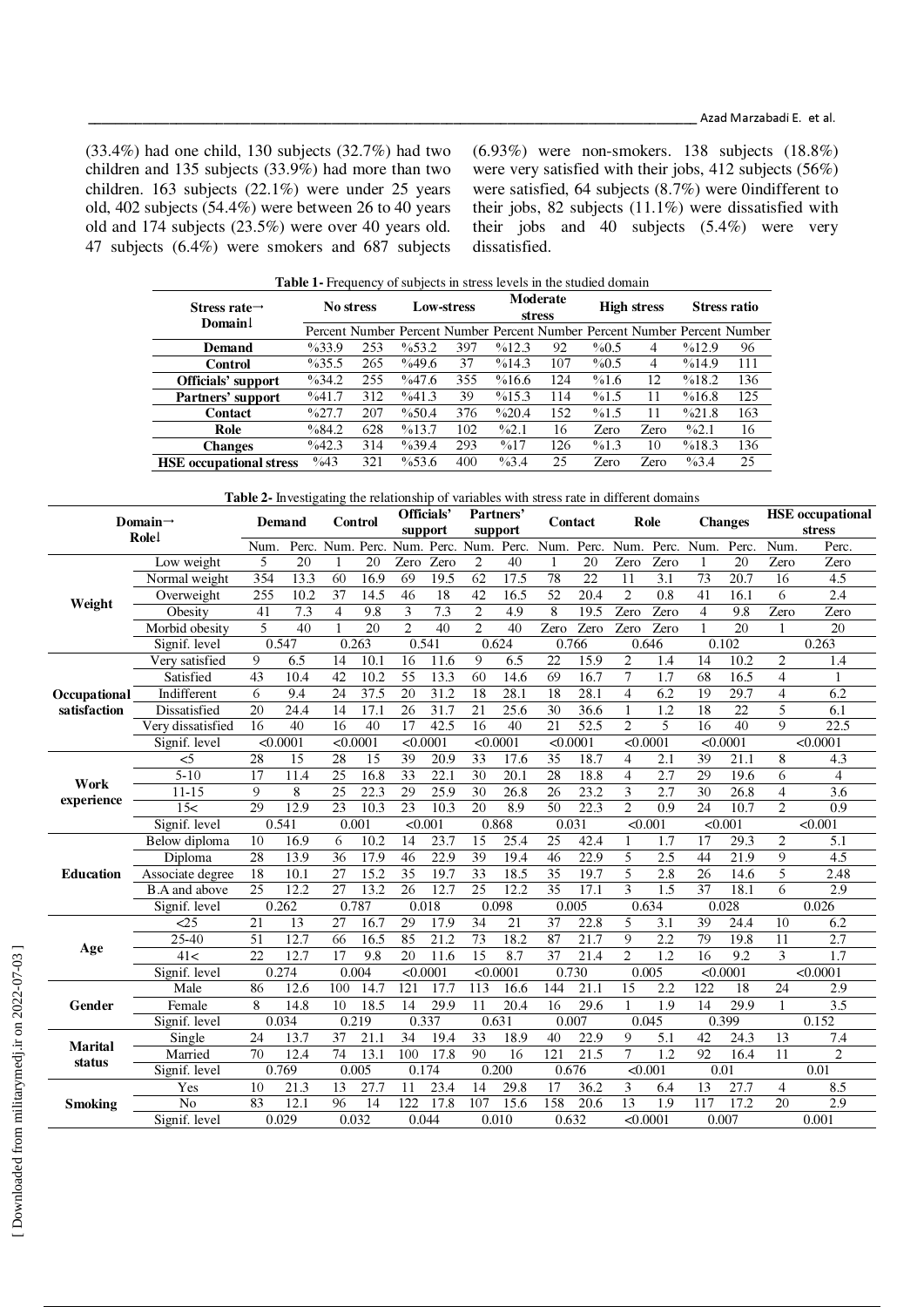Effective factors on occupational stress in military personnel

Regarding the index of obesity, 5 subjects (0.8%) had low weight, 354 subjects (53.5%) had normal weight, 257 subjects (38.8%) were overweight, 41 subjects (6.2%) had obesity and 5 subjects (0.8%) had morbid obesity.

Relationships between variables in the study and also stress percentage in levels of each auxiliary variable were shown in tables 1 and 2. The stress percentage in Table 2 shows the percentage of subjects who had stress. The stress ratio shows the number and percentage of subjects who had stress in the certain areas. The highest and lowest occupational stress of employees was related to contact domain (21.8%) and role domain (2.1%), respectively (Table 1). Negative relationship was observed between occupational satisfaction, age, education and job experience with occupational stress ( $p<0.05$ ; Table 2). By the increase of satisfaction levels, age, education and experience of employees, decrease was observed in all domains of job stress.

Smokers and singles had experienced significantly more job stress than nonsmokers and married individuals. There was also no relationship between obesity  $(p=0.263)$  and gender  $(p=0.152)$  and occupational stress (Table 2).

## **Discussion**

As it is identified in Table 2, the relationship between age and occupational stress is similar to a shattered curve in which the highest amount of stress is within the range of 26 to 40 years and after that occupational stress decreases with age. Age is influential in all domains of occupational stress except for demand and communication. Relationship between age and occupational stress has been confirmed in several studies [20, 21, 22]. However, in some studies, significant relationship between age and occupational stress has been observed [23].

Experience also showed a relationship with occupational stress. The progress of changes of this variable with occupational stress is the same as the observed progress in the age variable with occupational stress. This relationship has been observed in other studies [24]. However, given the high correlation between age and work experience in this study  $(r=0.9)$ , the observation of the identical progress of these two variables with stress was normal.

Education reduced by increase in occupational stress. With further study of subareas of stress it was observed that increased education increases official supports, communication and job changes among employees and this in turn increases their confidence and job satisfaction (official support), respect and job status (communication) and the fear of unwanted changes (changes) in the workplace and thus reduces occupational stress. This result was consistent with the results of previous studies [22, 23, 25, 26].

In this study, marital status showed a significant relationship with occupational stress. Stress was less in married than single individuals. Married and single individuals were different in the domains of function, changes, and control. Regarding the effect of marital status, contradictory relations have been reported. Some studies have not shown any significant relationship between marital status and occupational stress [23, 24, 27], while the results of some other studies was similar to the current study [25].

Male and female subjects did not show any difference in terms of occupational stress. This relationship was the same as the relationship observed in the study of Rahimi et al. [24]. Women had better performance than men in the areas of demand, function and communication. In some studies the relationship between gender and occupational stress has been confirmed [20, 21].

This study demonstrated that stress is less observed in nonsmokers compared to smokers. However, as smoking in military environment is prohibited, it is possible that respondents have not expressed correctly their consumption or lack of consumption, and then deciding about the relationship of smoking and occupational stress in this study, is not error and altered-free. Various studies also have been reported contradictory relations about the relationship between occupational stress and smoking. Some studies have not achieved any significant relationship between occupational stress and smoking [25, 28] and in some others; this relationship has been observed [29, 30, 31].

In present study, an inverse relationship between job satisfaction and occupational stress were observed. Job satisfaction was effective over all areas of occupational stress. With increasing dissatisfaction of individuals, their occupational stress level also increases. This result was similar to previous studies [22, 23, 32].

Also in this study no relation was seen study between obesity and level of occupational stress. This result was not consistent with previous studies [33, 34, 35] that can be due to the method of registering height and weight in the form. In this study, because of limitations, there was no possibility to measure the height and weight of individuals at the place by accurate tools and body mass index was calculated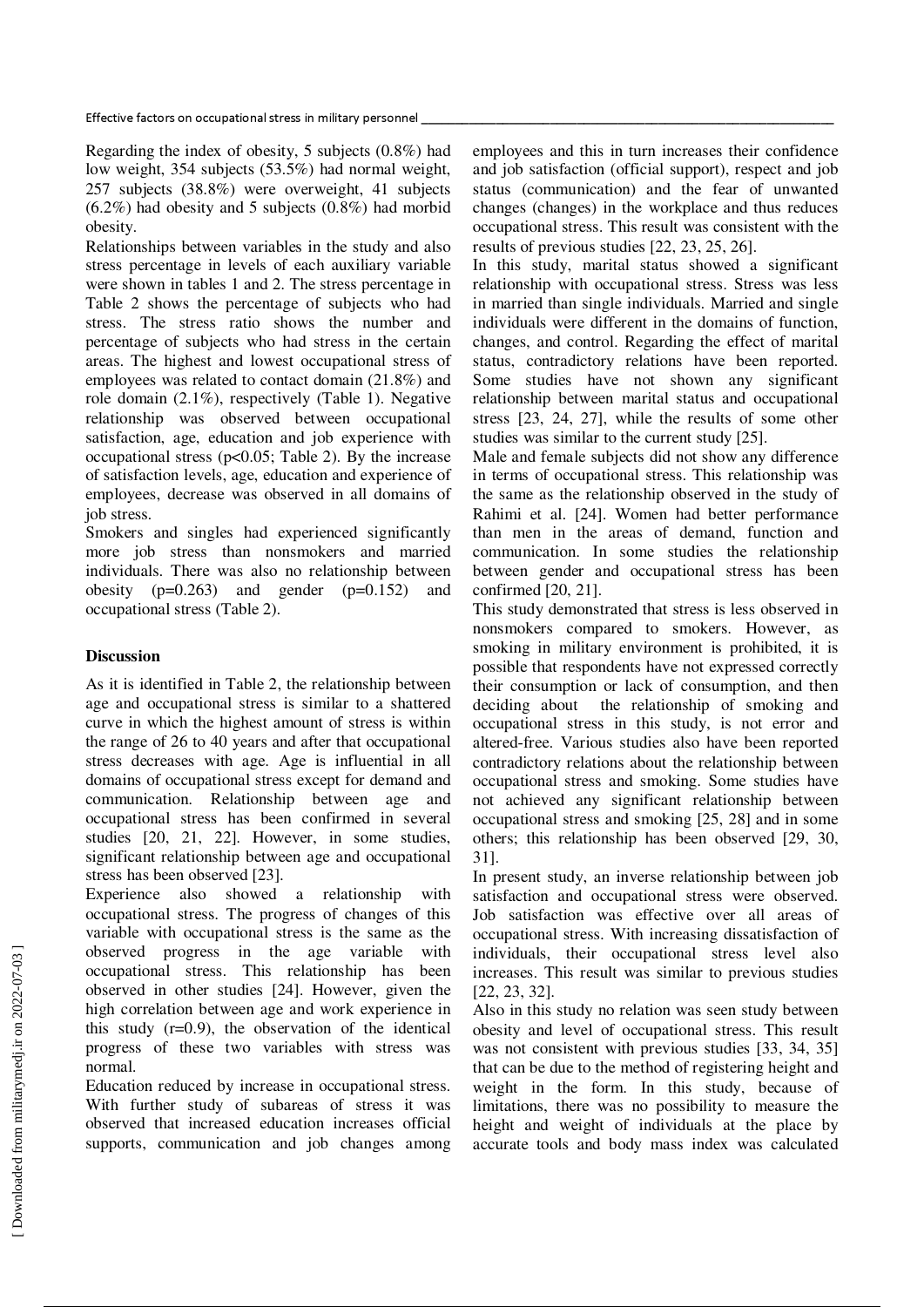solely based on told height and weight (which was not such a good approximate for height and weight of subjects at the time of study), that it in turn caused inaccurate calculation of BMI and lack of observed relationship between obesity and occupational stress.

Given the findings of this study it can be concluded that the satisfaction of individuals with their jobs is one of the important factors in reducing occupational stress of employees. Also, officials' and colleagues' support and that a person be able to establish intimate relationships with his colleagues in his working environment and always be sure of their superiors' protection, reduces occupational stress. Fear of unwanted changes in the workplace is one of the important factors in the incidence of occupational stress in military personnel and measures should be taken in order to reduce it.

At the end, the appropriate sample size and well statistical distribution should be noted as the strong points of this study, and lack of some subareas of occupational stress such as "proper environment", "duality of the function" and "family originated stressors", as weaknesses of this study. Conducting more complex analyses such as structural equation in order to evaluate the performance and the relationship between measured subareas of occupational stress and also further assess and comparison of determinant factors of occupational stress, especially on the non arbitrary and industrial activities are recommended to be considered in future studies.

#### **Conclusion**

Occupational stress decreases in all domains by increasing of satisfaction level, age, education and work experience of military personnel. Occupational stress is experienced more in smoker and single individuals. Meanwhile, there is no significant relationship between obesity or gender and occupational stress.

#### **References**

1- Mosavinasab J. Stress treatment: Exercises for body Tantrik. Tehran: Fararavan Publication; 1996. [Persian]

- 2- Stac JM, Troccoli BT. Occupational stress and constructive thinking: Health and job satisfaction. J Adv Nur. 2004;46(5):480- 7.
- 3- Greiner BA, Krause N, Ragland D, Fisher JM. Occupational stressors and hypertension: A multi-method study using observerbased job analysis and self-reports in urban transit operators. Soc Sci Med. 2004;59(5):1081-94.

4- Huang GD, Feuerstein M, Sauter SL. Occupational stress and work-related upper extremity disorders: Concepts and models. Am J Ind Med. 2002;41(5):298-314.

5- Stanfeld SA. The problem with stress, minds, hearts and disease. Int J Epidemol. 2002;1(31):1113-6.

6- Landsbergis PA, Schurman SJ, Israel BA, Schnall PL, Hugentobler MK, Cahill J, et al. Job stress and heart diseases: Evidence and strategies for prevention. Geneva: International Labour; 1993.

7- Wilkins K, Beaudet MP. Work stress and health. Health Rep. 1998;10(3):47-62.

8- Fauvel JP, Quelin P, Ducher M, Rakotomalala H, Laville M. Perceived job stress but not individual cardiovascular reactivity to stress related to higher blood pressure at work. Hypertension. 2001;38(1):71-5.

9- Ricce P. Stress and health. 2<sup>nd</sup> ed . California: Brooks Cole; 1992.

10- Faghih N. Job stress: Control and management. Shiraz: Koshamehr Publication; 1997. [Persian]

11- Alavi A. Stress trade organization. Tejarat Bank J. 1995;1(3):4-8. [Persian]

12- Nakajima H. Stress. WHO. 1995;9(3):2-3.

13- Ras E. Job stress. Khajepoor GR, translator. Tehran: Industrial Management Institute Publication; 1998. [Persian]

14- French JRP, Caplan RD. Organizational stress and individual strain: The failure of success. New York: Amacom; 1972.

15- Fishbein DH, Herman-Stahl M, Eldreth D, Paschall MJ, Hyde C, Hubal R, et al. Mediators of the stress-substance-use relationship in urban male adolescents. Prev Sci. 2006;7(2):113- 26.

16- Parirokh D. Stress: A new disease-century. Tehran: Roshd Publication; 1998. [Persian]

17- Davidson MJ, Robinson P. Stress in the police service. J Occup Med. 1982;24:30-6.

18- Krejcie RV, Morgan DW. Determining sample size for

research activities. Educ Psychol Meas. 1970;30:607-10.

19- Cousins R, MacKay CJ, Clarke SD, Kelly C, Kelly PJ, McCaig RH. Management standards and work related stress in the UK: Practical development. Work Stress. 2004;18(2):113-36.

20- Dai JM, Yu HZ, Wu JH, Xu HH, Shen WR, Wang ZB.

Hierarchical regression analysis for relationship between job stress and job burnout in Shanghai employees. Zhonghua Lao Dong Wei Sheng Zhi Ye Bing Za Zhi. 2006;24(8):450-3.

21- Winefield HR, Anstey TJ. Job stress in general practice: Practitioner age, sex and attitudes as predictors. Fam Pract. 1991;8(2):140-4.

22- Ko JW, Yom YH. The role of social support in the relationship between job stress and job satisfaction/organizational commitment. Taehan Kanho Hakhoe Chi. 2003;33(2):265-74.

23- Sori H, Hatami A. Job stress in working women in Ahwaz. Hakim J. 2003;6(1):65-9. [Persian]

24- Rahimi A, Ahmadi F, Akhond MR. Evaluation of factors influencing occupational stress of nurses in some hospitals in Tehran. Hayat J. 2004;10(22):13-22. [Persian]

25- Kittel F, Kornitzer M, Backer G, Dramaix M, Sobolski J, Degre S, et al. Type A in relation to job-stress, social and bioclinical variables: The Belgian physical fitness study. J Human Stress. 1983;9(4):37-45.

26- Monajjemi F. Assessing stress medical records staff working in teaching hospitals [research project]. Tehran: University of Tehran; 1999. [Persian]

27- Sori H, Rahimi M, Mohseni H. Epidemiological pattern of occupational stress in managers in the automobile industry group. Gilan Univ Med Sci J. 2006;15(60):26-35. [Persian]

28- Ota A, Masue T, Yasuda N, Tsutsumi A, Mino Y, Ohara H, et al. Psychosocial job characteristics and smoking cessation: A